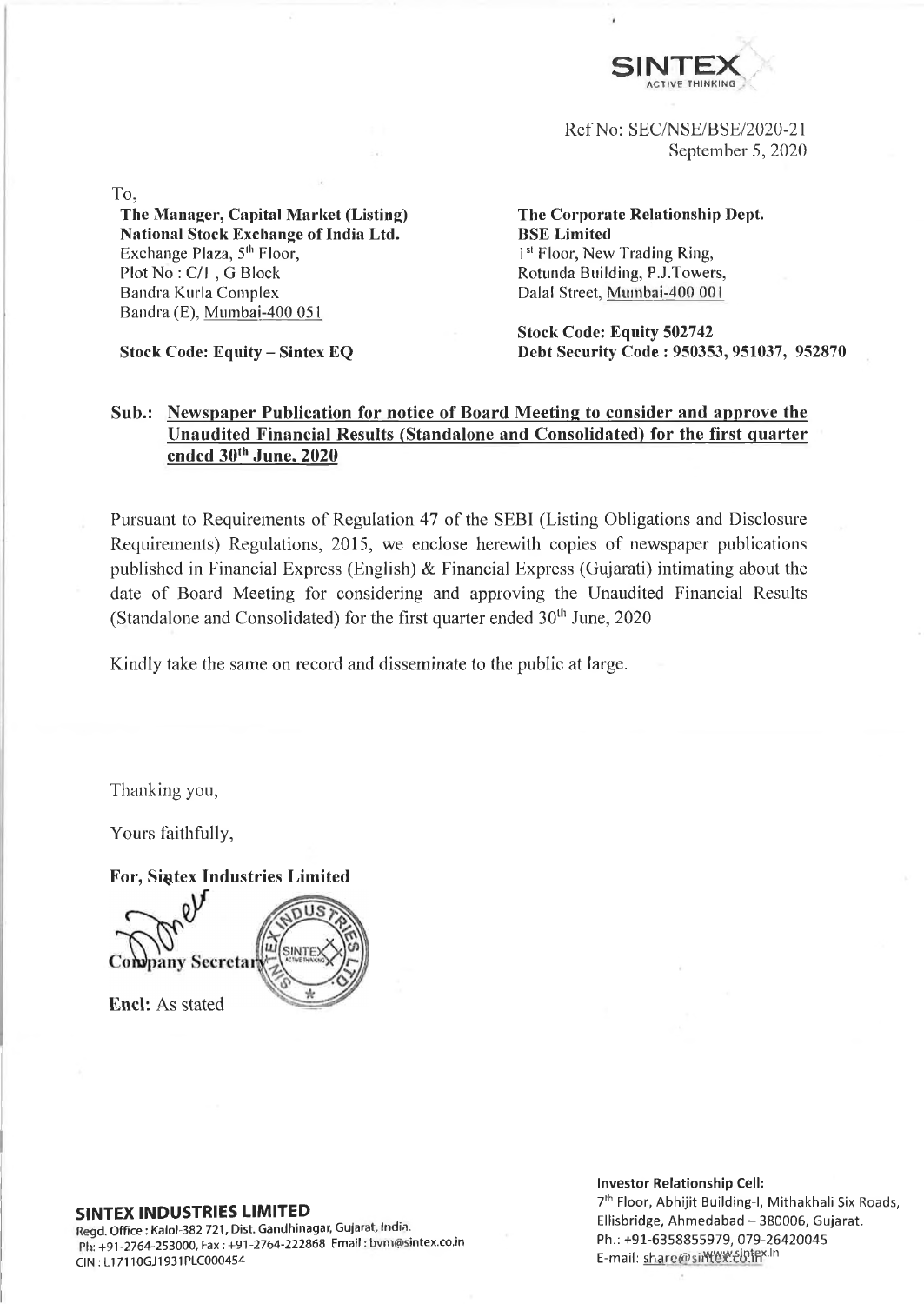FRIDAY, SEPTEMBER 4, 2020 WWW.FINANCIALEXPRESS.COM

 $\Delta$ 

## 24 FINANCIAL EXPRESS

SINTEX SINTEX INDUSTRIES LIMITED<br>
CIN: L17110GJ1931PLC000454<br>
Regd. Office : Kalol (N.G.) - 382 721, Dist Gandhinegar, Gujarat, India.<br>
Ph: +91-2784-253000, E-mail: share@skriex.co.in, Webske: www.sinlox.in

## **NOTICE**

NOTICE is hereby given that pursuant to Regulation 29 and 47 of the<br>SEBI (Listing Obligations and Disclosure Requirements) Regulations,<br>2015, a meeting of the Board of Directors of the Company is scheduled to<br>be held on Th

 $\cup$ 

 $\overline{z}$ 

# **ForSintex Industries Limited Place:** Kalol **(N.G.)** Hltesh T. Mehta **Date: 03-09-2020 Company Secretary**